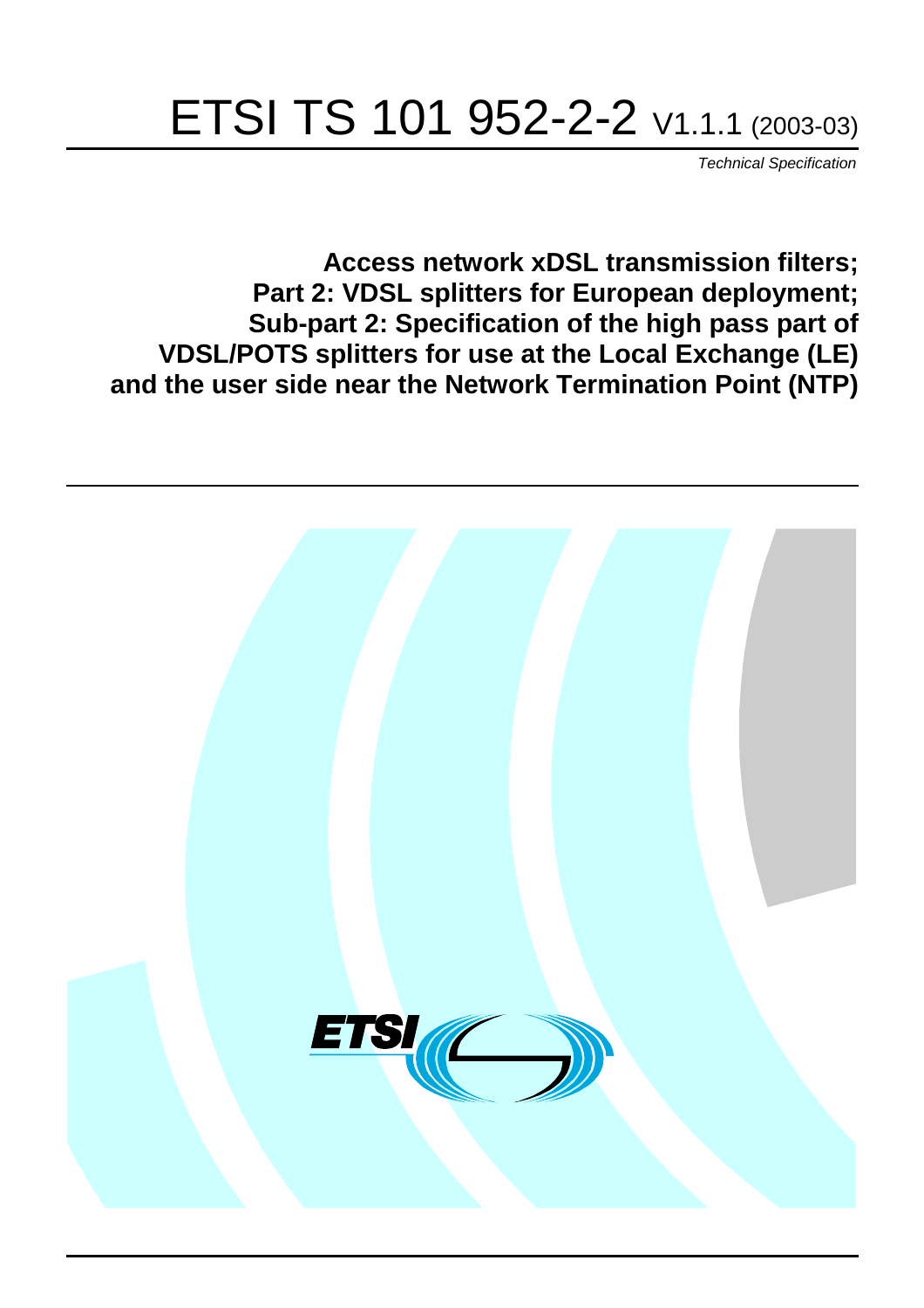Reference DTS/TM-06028-2-2

Keywords

POTS, splitter, testing, VDSL, xDSL

#### **ETSI**

#### 650 Route des Lucioles F-06921 Sophia Antipolis Cedex - FRANCE

Tel.: +33 4 92 94 42 00 Fax: +33 4 93 65 47 16

Siret N° 348 623 562 00017 - NAF 742 C Association à but non lucratif enregistrée à la Sous-Préfecture de Grasse (06) N° 7803/88

#### **Important notice**

Individual copies of the present document can be downloaded from: [http://www.etsi.org](http://www.etsi.org/)

The present document may be made available in more than one electronic version or in print. In any case of existing or perceived difference in contents between such versions, the reference version is the Portable Document Format (PDF). In case of dispute, the reference shall be the printing on ETSI printers of the PDF version kept on a specific network drive within ETSI Secretariat.

Users of the present document should be aware that the document may be subject to revision or change of status. Information on the current status of this and other ETSI documents is available at <http://portal.etsi.org/tb/status/status.asp>

> If you find errors in the present document, send your comment to: [editor@etsi.org](mailto:editor@etsi.org)

#### **Copyright Notification**

No part may be reproduced except as authorized by written permission. The copyright and the foregoing restriction extend to reproduction in all media.

> © European Telecommunications Standards Institute 2002. All rights reserved.

**DECT**TM, **PLUGTESTS**TM and **UMTS**TM are Trade Marks of ETSI registered for the benefit of its Members. **TIPHON**TM and the **TIPHON logo** are Trade Marks currently being registered by ETSI for the benefit of its Members. **3GPP**TM is a Trade Mark of ETSI registered for the benefit of its Members and of the 3GPP Organizational Partners.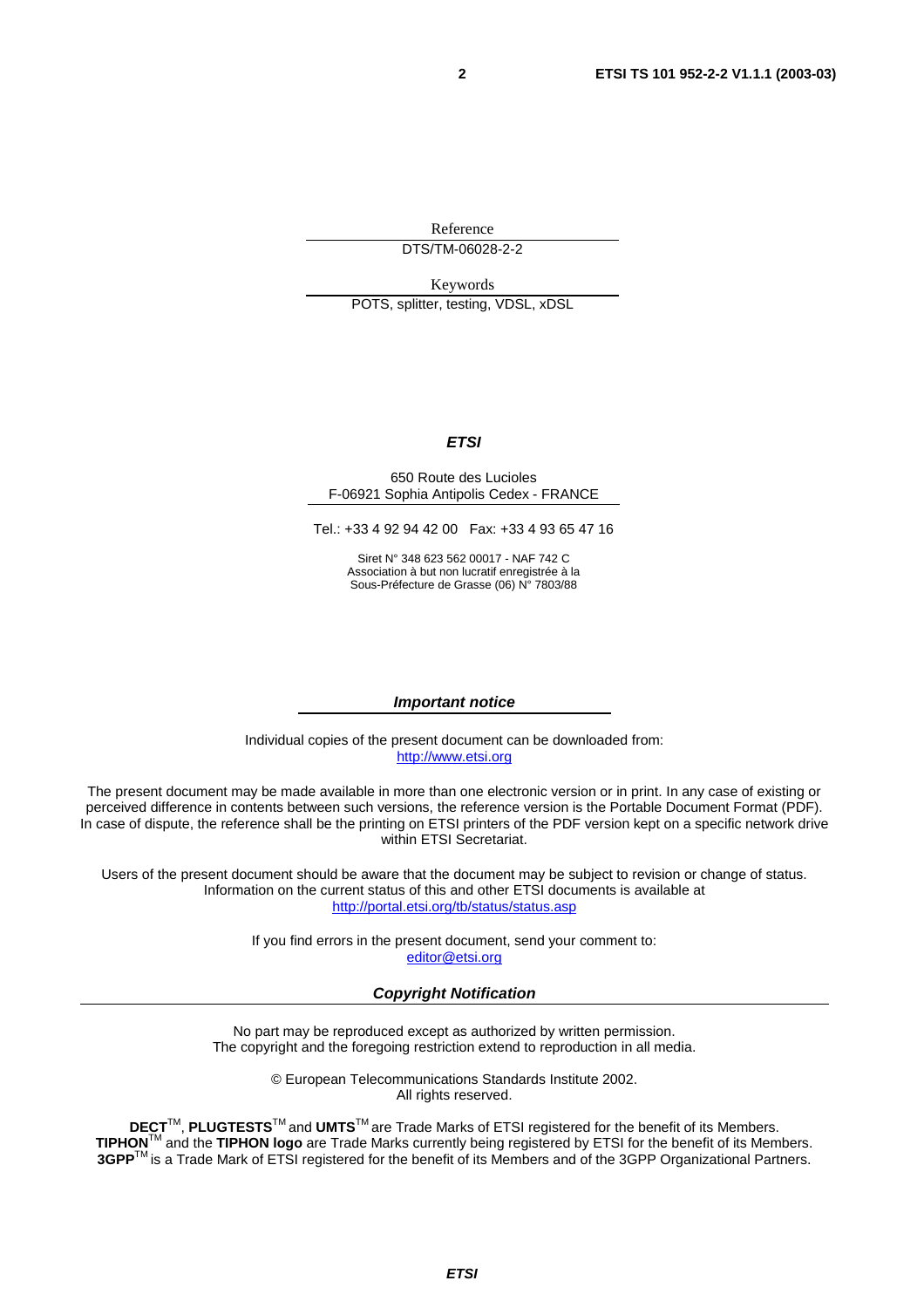# Contents

| $\mathbf{1}$                           |  |  |  |
|----------------------------------------|--|--|--|
| 2                                      |  |  |  |
| 3                                      |  |  |  |
| $\overline{4}$<br>4.1                  |  |  |  |
| 5                                      |  |  |  |
| 6<br>6.1<br>6.2                        |  |  |  |
| $\tau$<br>7.1<br>7.1.1<br>7.1.2<br>7.2 |  |  |  |
|                                        |  |  |  |

 $\mathbf{3}$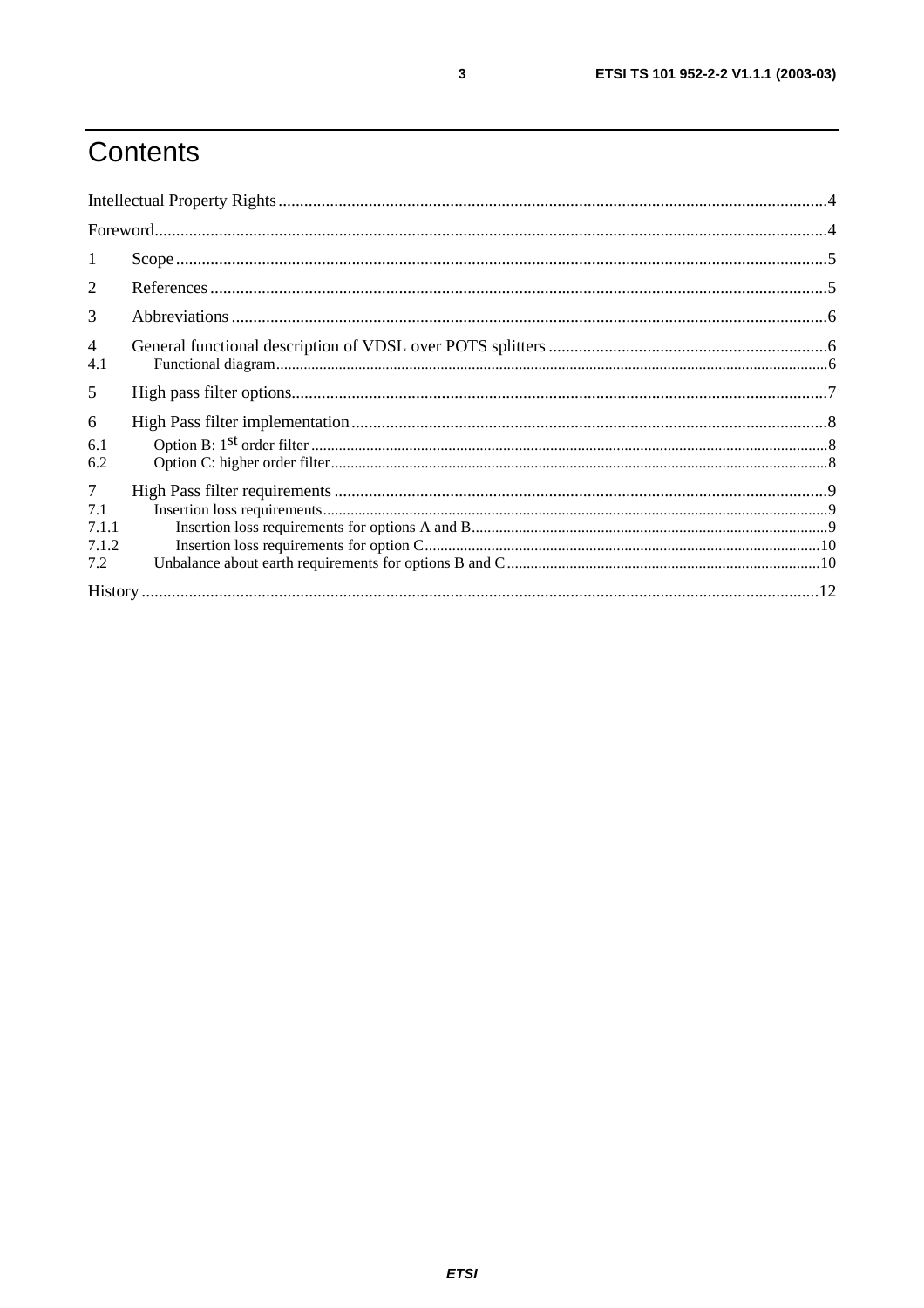# Intellectual Property Rights

IPRs essential or potentially essential to the present document may have been declared to ETSI. The information pertaining to these essential IPRs, if any, is publicly available for **ETSI members and non-members**, and can be found in ETSI SR 000 314: *"Intellectual Property Rights (IPRs); Essential, or potentially Essential, IPRs notified to ETSI in respect of ETSI standards"*, which is available from the ETSI Secretariat. Latest updates are available on the ETSI Web server ([http://webapp.etsi.org/IPR/home.asp\)](http://webapp.etsi.org/IPR/home.asp).

All published ETSI deliverables shall include information which directs the reader to the above source of information.

### Foreword

This Technical Specification (TS) has been produced by ETSI Technical Committee Transmission and Multiplexing (TM).

- AT Analogue of Technical Committee Access and Terminals (AT);
- and TM6 of Technical Committee Transmission and Multiplexing (TM).

The present document is part 2 sub-part 2 of a multi-part deliverable covering different aspects of European specific DSL splitters, as identified below:

Part 1: "ADSL splitters for European deployment";

#### Part 2: "VDSL splitters for European deployment";

Sub-part 1: "Specification of the low pass part of VDSL/POTS splitters";

- **Sub-part 2: "Specification of the high pass part of VDSL/POTS splitters for use at the Local Exchange (LE) and the user side near the Network Termination Point (NTP)";**
- Sub-part 3: "Specification of VDSL/ISDN splitters for use at the Local Exchange (LE) and the user side near the Network Termination Point (NTP)";
- NOTE: The choice of a multi-part format for this deliverable is to facilitate maintenance and future enhancements.

The present document is fully in line with initiative "eEurope 2002 - An Information Society For All", under "The contribution of European standardization to the eEurope Initiative, A rolling Action Plan" especially under the key objective of a cheaper, faster and secure Internet.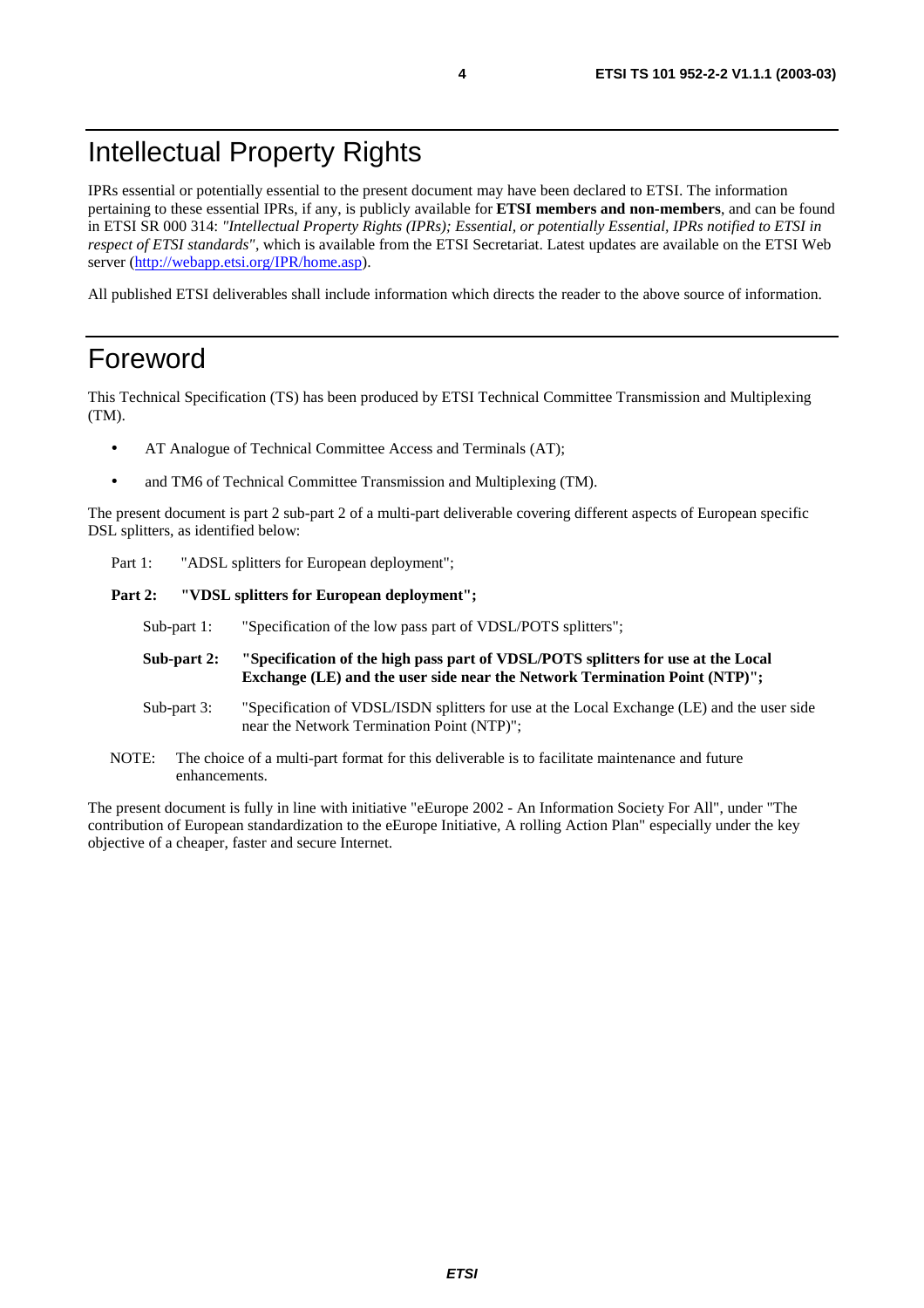### 1 Scope

The present document describes requirements and test methods for DSL splitters. The present document specifies requirements and test methods for the high pass part of VDSL over POTS splitters to be used at the Local Exchange and at the user side near the NTP. The present document is derived from TS 101 952-1-2 [4], describing requirements for ADSL over POTS splitters. A consequence of this is that the filter described in this document can only be applied to VDSL over POTS in an environment where the VDSL pass band starts around 25 kHz, i.e. the upstream band US0 TS 101 270-1 [3] is used.

The high pass filter described in this document is intended to be used in conjunction with a low pass part defined in TS 101 952-2-1 [5], and with a practical VDSL transceiver impedance defined in [3]. If VDSL splitter parts and VDSL transceivers, which are not intended to inter-operate, are combined then severe problems of incompatibility might arise.

There are at least two more variants under study for the high pass filter, and for the related low pass in conjunction with the relevant VDSL impedance:

- Where the VDSL passband starts at around 138 kHz and the VDSL transceiver impedance is close to the nominal design impedance above 138 kHz, for application in which the US0 band is not used.
- Where the VDSL passband starts at a frequency higher than around 900 kHz and the VDSL transceiver impedance is close to the nominal design impedance above this frequency, for instance in a cabinet deployment where the band below around 900 kHz is not used in order to be spectrally compatible with ADSL from the Central Office.

# 2 References

The following documents contain provisions which, through reference in this text, constitute provisions of the present document.

- References are either specific (identified by date of publication and/or edition number or version number) or non-specific.
- For a specific reference, subsequent revisions do not apply.
- For a non-specific reference, the latest version applies.

Referenced documents which are not found to be publicly available in the expected location might be found at <http://docbox.etsi.org/Reference>.

| $[1]$             | ETSI EN 300 001: "Attachments to the Public Switched Telephone Network (PSTN); General<br>technical requirements for equipment connected to an analogue subscriber interface in the PSTN".              |
|-------------------|---------------------------------------------------------------------------------------------------------------------------------------------------------------------------------------------------------|
| $\lceil 2 \rceil$ | ITU-T Recommendation O.9: "Measuring arrangements to assess the degree of unbalance about<br>earth".                                                                                                    |
| $\lceil 3 \rceil$ | ETSI TS 101 270-1 : "Transmission and Multiplexing (TM); Access transmission systems on<br>metallic access cables; Very high speed Digital Subscriber Line (VDSL); Part 1: Functional<br>requirements". |
| [4]               | ETSI TS 101 952-1-2: "Access network xDSL transmission filters; Part 1: ADSL splitters for<br>European deployment; Sub-part 2: Specification of the high pass part of ADSL/POTS splitters".             |
| $[5]$             | ETSI TS 101 952-2-1: "Access network xDSL transmission filters; Part 2: VDSL splitters for<br>European deployment; Sub-part 1: Specification of the low pass part of VDSL/POTS splitters".              |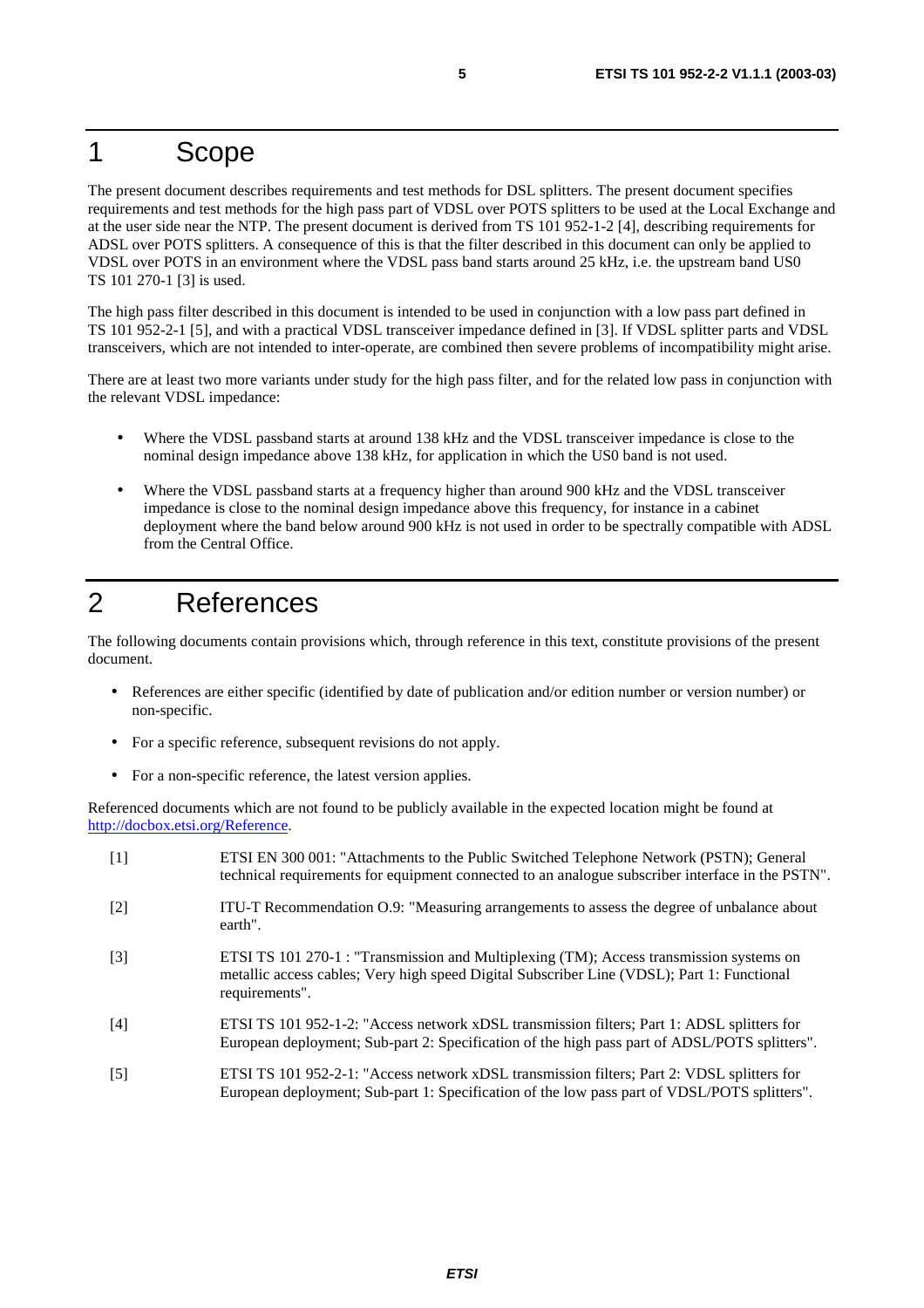## 3 Abbreviations

For the purposes of the present document, the following abbreviations apply:

| <b>CPE</b>  | <b>Customer Premise Equipment</b>                                |
|-------------|------------------------------------------------------------------|
| <b>DSL</b>  | Digital Subscriber Line                                          |
| <b>ITU</b>  | International Telecommunication Union                            |
| LE          | Local Exchange (Central Office)                                  |
| <b>NTP</b>  | <b>Network Termination Point</b>                                 |
| <b>POTS</b> | Plain Old Telephone Service                                      |
| <b>TE</b>   | Terminal Equipment (e.g. Telephone, Fax, voice band modem, etc.) |
| VDSL        | Very high speed Digital Subscriber Line                          |

# 4 General functional description of VDSL over POTS splitters

The main purpose of the VDSL over POTS splitter filter is to separate the transmission of POTS signals, and VDSL band signals, enabling the simultaneous transmission of both services on the same twisted pair. The splitter also serves to protect POTS from interference due to egress (and ingress) from VDSL signals. Equally it protects the VDSL transmission from transients generated primarily during POTS signalling (dialling, ringing, ring trip, etc.), and it must also prevent interference to the VDSL service due to fluctuations in impedance and linearity that occur when telephones change operational state (e.g. from off-hook to on-hook).

The splitter filter may be implemented as an independent unit, separately from the VDSL transceiver, or may be integrated with the VDSL termination unit.

### 4.1 Functional diagram

The functional diagram for the splitter combination is given in figure 1.



**Figure 1: Functional diagram of the DSL splitter configuration**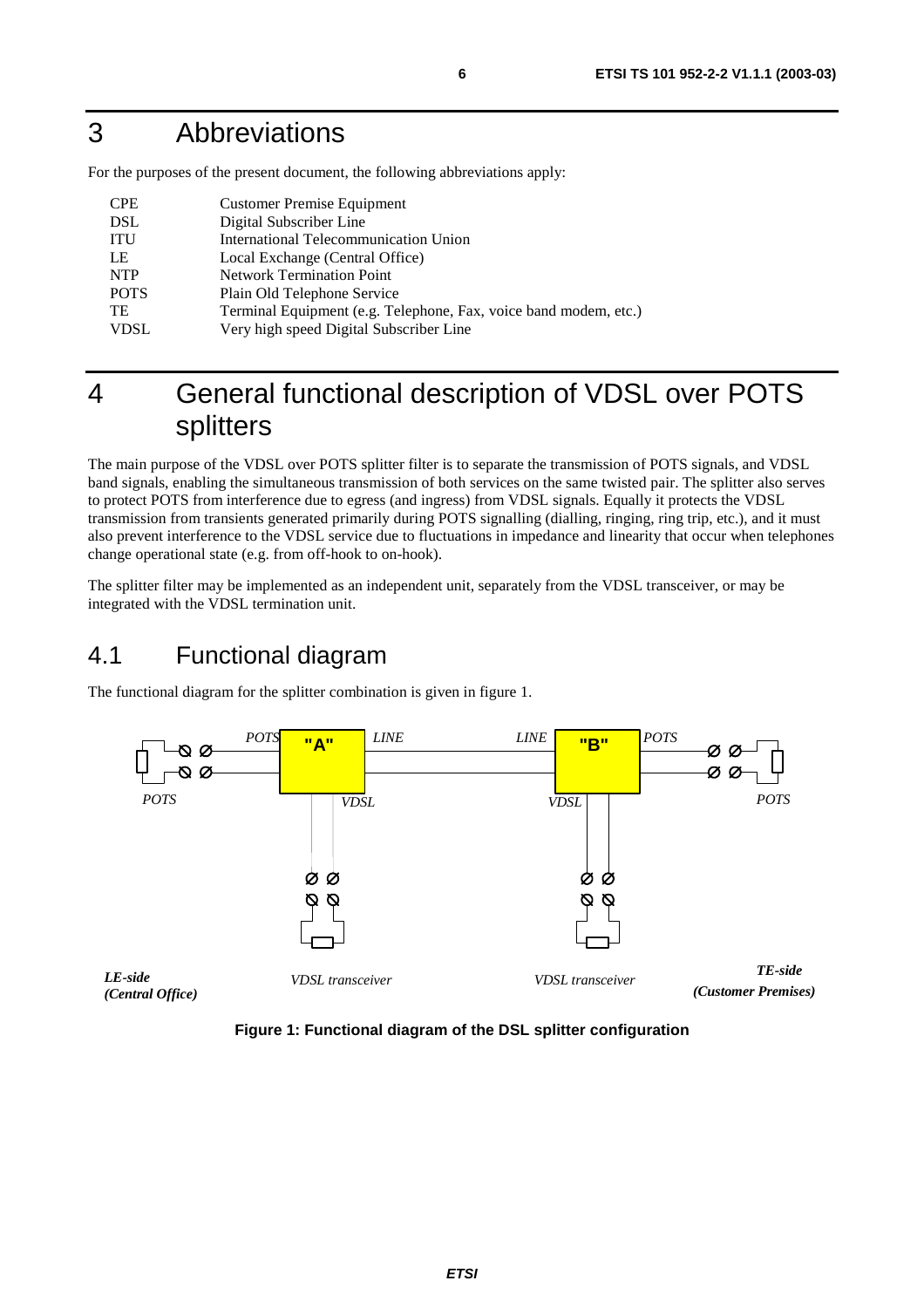The transfer functions between the different ports of the splitter can be understood as follows:

- The transfer function from the POTS port to the LINE port and vice-versa is that of a low-pass filter.
- A very high level isolation is required from the VDSL port to the POTS port and vice-versa to prevent undesirable interaction between VDSL and any existing narrowband services.
- The transfer function from the VDSL port to the LINE port and vice-versa is either that of a high-pass filter, or it may be all pass in nature, in the case where the full high pass filter function is implemented in the DSL transceiver (see TS 101 952-1-2 [4] and the present document).



**Figure 2: Structure of the VDSL splitter filter** 

# 5 High pass filter options

The high pass filter, as referred to in the present document, is the series high pass filter that is located in the splitter unit. It is distinct from the input high pass filter of the VDSL modem, which is located in the VDSL transceiver.

Reasons for including a series high pass filter in the LE splitter unit include the following:

- safety to uncouple the POTS line from damage due to the VDSL service;
- DC decoupling, to avoid "stealing" POTS service from the premises of an alternative operator;
- POTS privacy, when VDSL is supplied by an alternative operator, to avoid "listening".

In the case of a CPE filter, the role of the series high pass filter is less important. It provides DC de-coupling between the POTS and VDSL, and presents a more controlled impedance to the low pass filter at the VDSL port (e.g. it potentially enables the POTS service to continue functioning in the case of a user short circuiting the VDSL port of the splitter).

The high pass filter shall be one of the following options:

- Option A:  $0<sup>th</sup>$  order filter, i.e. no series high pass filter in the splitter unit;
- Option B:  $1<sup>st</sup>$  order filter made up of two blocking capacitors;
- Option C: Higher order filter.

Implementation requirements for options B and C are given in clause 6.

Electrical requirements for each option are given in clause 7.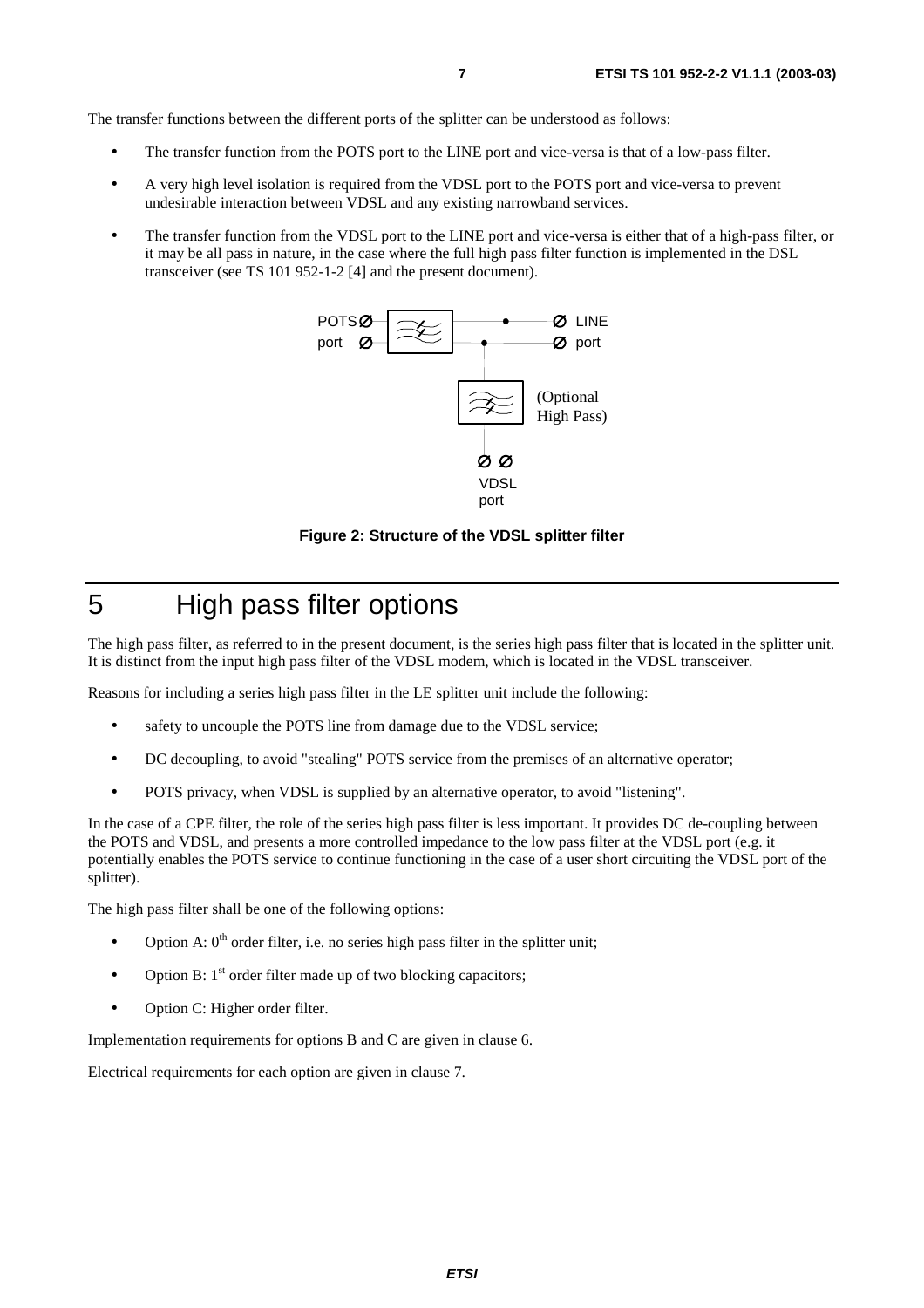# 6 High Pass filter implementation

### 6.1 Option B: 1st order filter

Blocking capacitors  $C_B = 120$  nF, with  $C_B$  as defined by figure 3, shall make up the 1<sup>st</sup> order high pass filter.



**Figure 3: Implementation of 1st order high pass filter** 

A tolerance of 5 % shall be allowed for the practical implementation of these capacitors. Each of these capacitors shall retain their nominal value for DC voltages up to those present in the telephony network as defined in EN 300 001 [1].

### 6.2 Option C: higher order filter

The third order high pass filter as defined by figure 4 shall make up the option C high pass filter.





The following values for the electrical representation could be used:  $C_L = 54$  nF,  $C_A = 90$  nF,  $L_M = 0,38$  mH.

A tolerance of 5 % shall be allowed for the practical implementation of the capacitors. A tolerance of 7 % shall be allowed for the inductor.

The impedance network presented in figure 4 is an electrical representation, rather than a circuit diagram. The implementation shall present an equivalent impedance to that shown in figure 4, however derived.

NOTE: The electrical representation given in figure 4 is considered to be a satisfactory implementation of the higher order filter. Alternative implementation methods are for further study.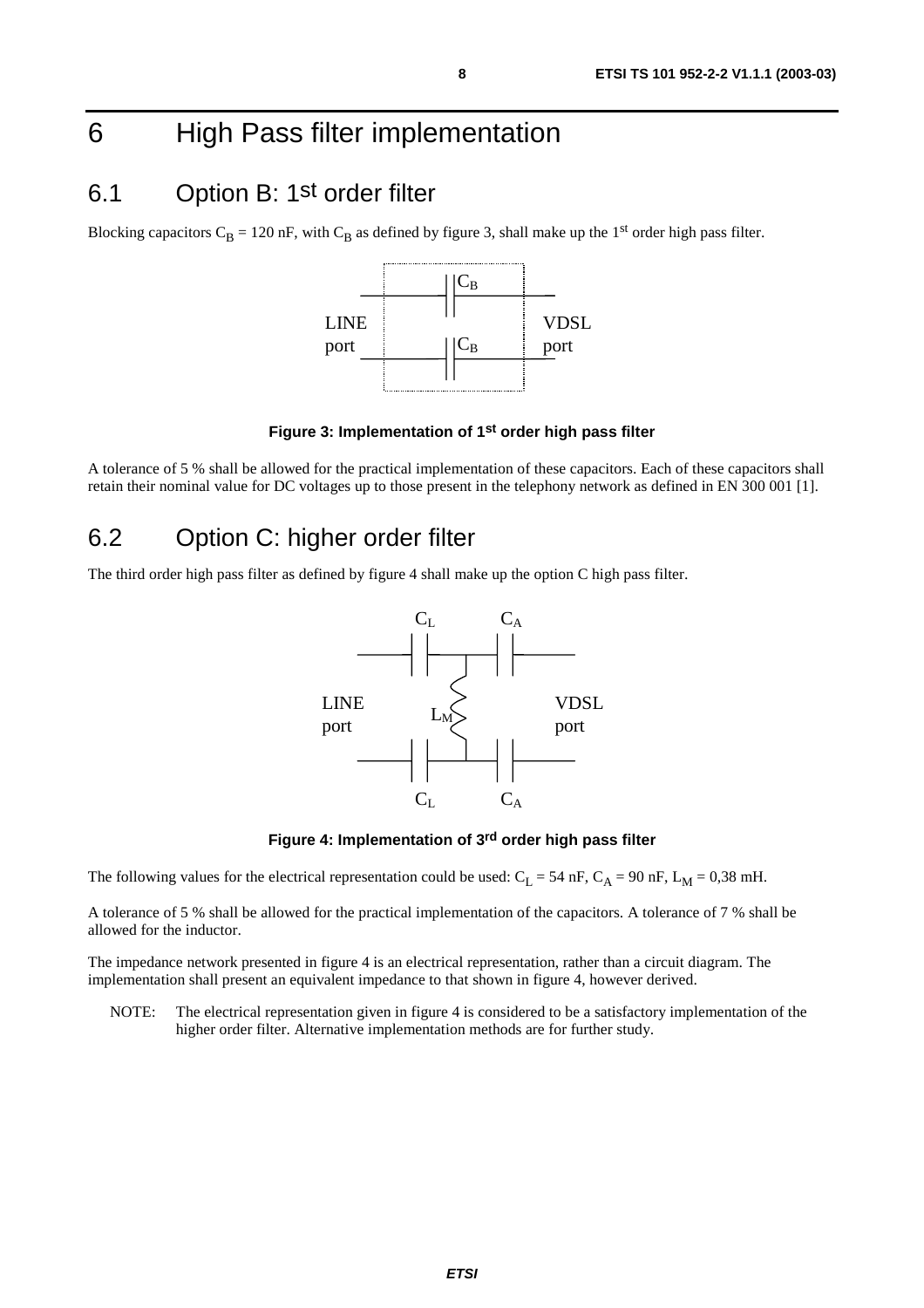# 7 High Pass filter requirements

In the case where either option B or option C, as described in clause 6, is present in the splitter unit, the requirements of clause 7 shall be met. The impedances networks shown in figures 5 and 6 are used in some of the test setups for these requirements.



**Figure 5: Schematic diagram of the Z<sub>VDSL-M</sub>** 



**Figure 6: Impedance Z<sub>RHF</sub>** 

### 7.1 Insertion loss requirements

#### 7.1.1 Insertion loss requirements for options A and B

The insertion loss due to the insertion of the splitter (i.e. both the blocking capacitors and low pass filter in the case of option B) between the LINE port and the VDSL port shall be as specified in table 1. Examples of valid test setups are given in figures 7 and 8.

The insertion loss requirements of table 1 are to be met in the case where  $Z_{POTS}$  of figure 7 is a short circuit, an open circuit, and the nominal  $Z_{RHF}$  impedance of figure 6.

#### **Table 1: Insertion loss between LINE and VDSL port for VDSL/POTS splitters**

| <b>Frequency range</b> | Insertion loss between<br><b>LINE and VDSL port</b> |
|------------------------|-----------------------------------------------------|
| 32 kHz to 50 kHz       | $<$ 3 dB                                            |
| 50 kHz to 12 MHz       | $< 1$ dB                                            |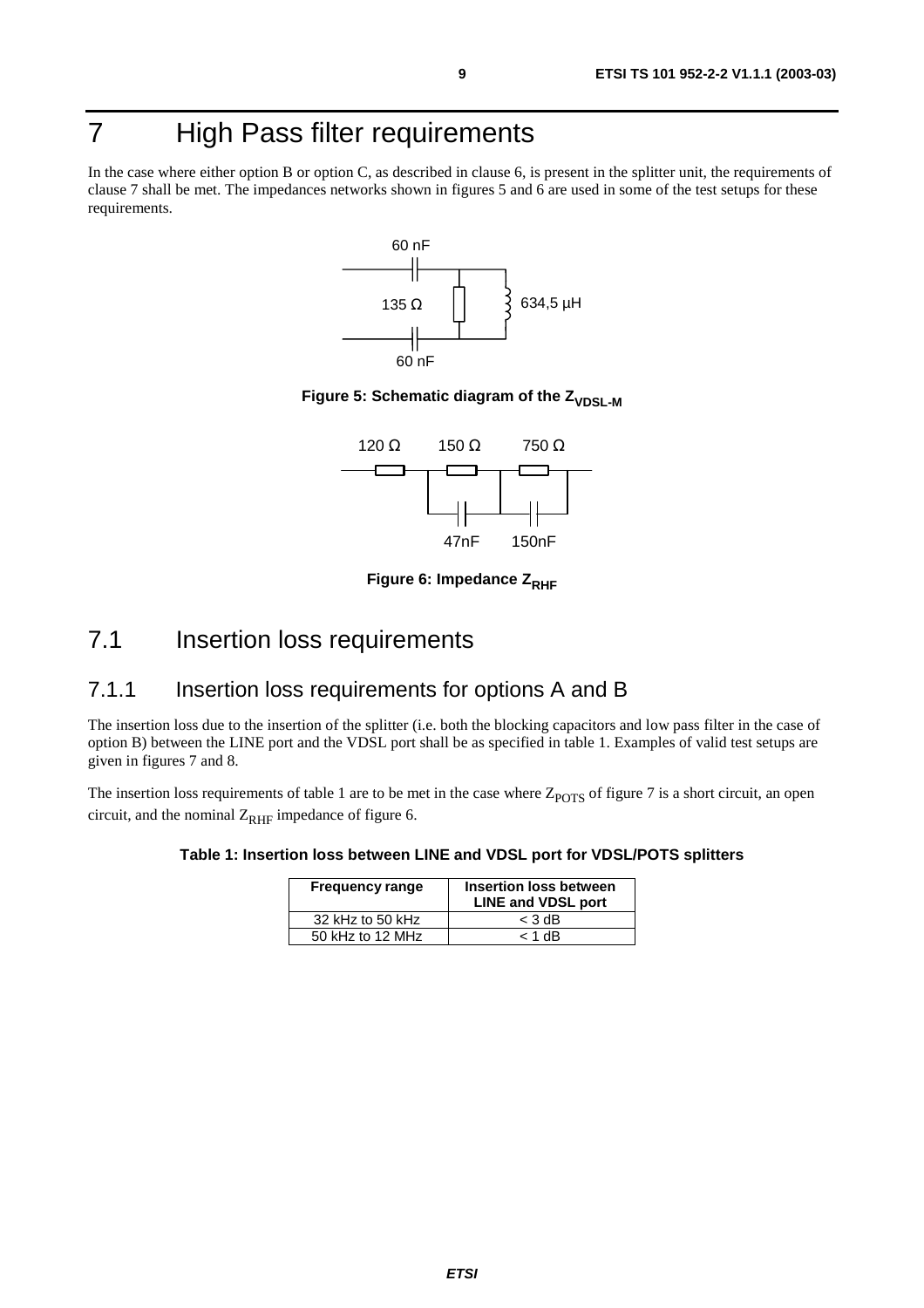

**Figure 7: Example VDSL to LINE insertion loss test setup** 



**Figure 8: Example LINE to VDSL insertion loss test setup** 

#### 7.1.2 Insertion loss requirements for option C

The insertion loss due to the insertion of the splitter (i.e. both the high pass filter and low pass filter) between LINE port and VDSL port shall be as specified in table 2. Examples of valid test setups are given in figures 7 and 8.

The insertion loss requirements of table 2 are to be met in the case where  $Z_{POTS}$  of figures 7 and 8 is a short circuit, an open circuit, and the nominal  $Z_{\text{RHF}}$  impedance of figure 6.

**Table 2: Insertion loss between LINE and VDSL port for VDSL/POTS splitters** 

| <b>Frequency range</b> | <b>Insertion loss between</b><br><b>LINE and VDSL port</b> |
|------------------------|------------------------------------------------------------|
| 50 kHz to 100 kHz      | (for further study)                                        |
| 100 kHz to 12 MHz      | (for further study)                                        |

### 7.2 Unbalance about earth requirements for options B and C

The basic test setup for measuring unbalance at the VDSL port is shown in figure 9. In the case of measuring at the LINE port, the test setup of figure 9 is used, however with the VDSL and LINE terminations reversed. The test shall be carried out for the combinations described in table 3. It should be noted that the source and measurement points are always at the same port.

| Table 3: Unbalance about earth, test setups |  |  |
|---------------------------------------------|--|--|
|---------------------------------------------|--|--|

| #Test setup | <b>Source and Measurement</b> | S2     |
|-------------|-------------------------------|--------|
|             | <b>VDSL</b> port              | closed |
|             | <b>VDSL port</b>              | open   |
|             | LINE port                     | closed |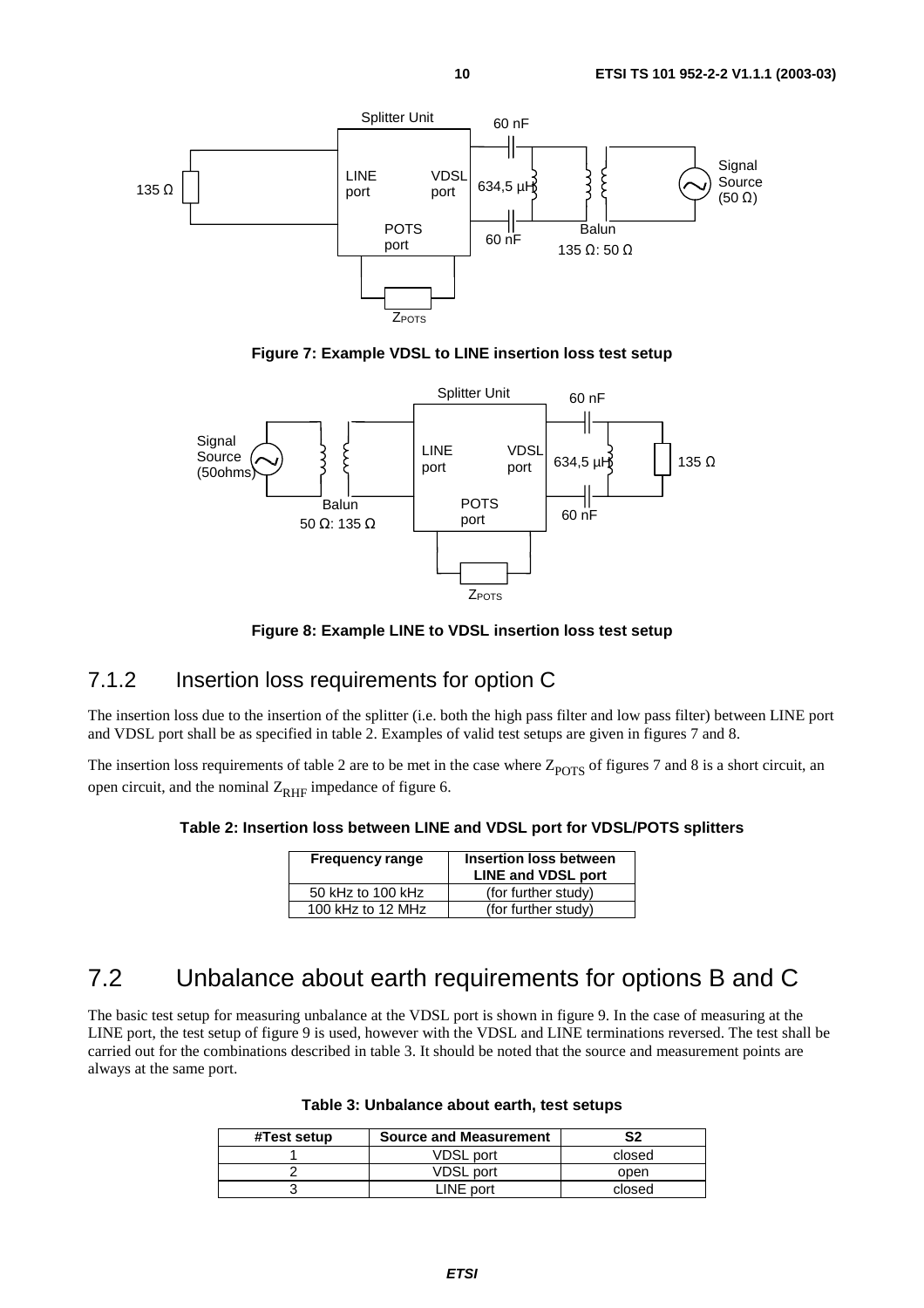The POTS port shall be terminated by a 600  $\Omega$  resistor for all unbalance tests described in the present document.

For each of the three test setups described above, the splitter shall meet the unbalance about earth requirements as specified in table 4.

In the case of performing measurements at frequencies above 4 kHz, for reasons of practical testing a 150  $\Omega$  impedance should be used in series with the longitudinal source (i.e. S1 in figure 8 should be open).

| <b>Frequency range</b> | State of S1 | Value of R   | <b>Minimum Unbalance value</b> |
|------------------------|-------------|--------------|--------------------------------|
| 50 Hz to 600 Hz        | closed      | $300 \Omega$ | 40dB                           |
| 600 Hz to 3 400 Hz     | closed      | $300 \Omega$ | 46dB                           |
| 3 400 Hz to 4 000 Hz   | closed      | $300 \Omega$ | 40dB                           |
| 4 kHz to 30 kHz        | open        | 68 $\Omega$  | 40dB                           |
| 30 kHz to 1 104 kHz    | open        | $68\Omega$   | 50dB                           |
| 1 104 kHz to 12 MHz    | open        | 68 Ω         | 30dB                           |

**Table 4: Unbalance about earth, minimum values** 

The unbalance about earth is calculated by using the following equation:

Unbalance = 
$$
20\log_{10} \left| \frac{U_0}{U_T} \right|
$$
 (dB)



NOTE 1: The dotted circuit is only used if the splitter has an earth terminal.

NOTE 2: The DC current feeding circuitry is not shown. Care should be taken that this circuitry is implemented in such a way as not to have significant influence on the accuracy of the measurement.

NOTE 3: For resistances R an equivalent circuit according to ITU-T Recommendation O.9 [2] can be used.

#### **Figure 9: Unbalance about earth test set-up**

If the splitter has no earth terminal, the test should be performed while the splitter is placed on an earthed metal plate of a sufficiently large size.